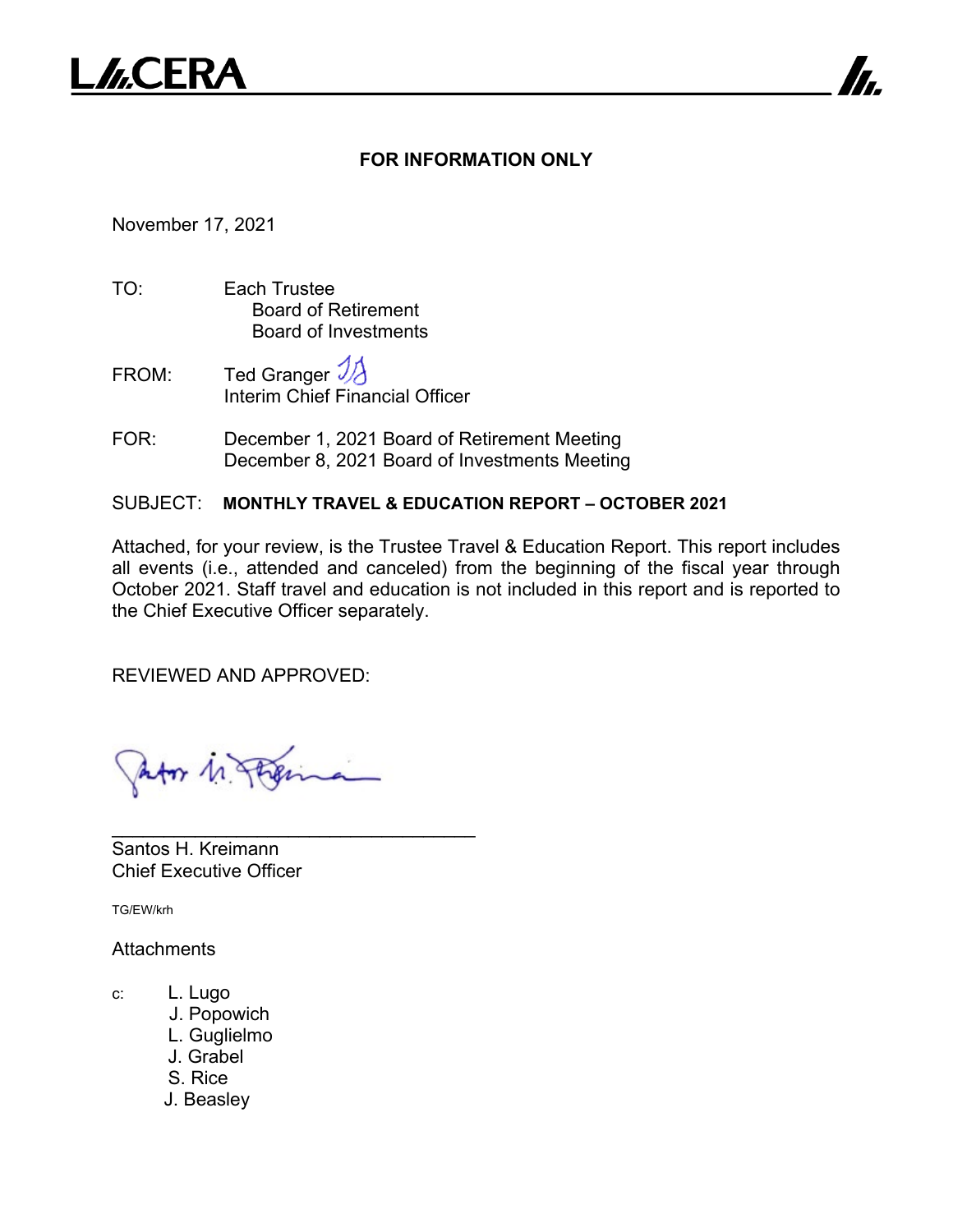

|                       |                          | Attendee Purpose of Travel - Location                                                                                                      | <b>Event Dates</b>      | <b>Travel Status</b> |  |  |  |
|-----------------------|--------------------------|--------------------------------------------------------------------------------------------------------------------------------------------|-------------------------|----------------------|--|--|--|
| <b>Alan Bernstein</b> |                          |                                                                                                                                            |                         |                      |  |  |  |
| A                     | 1.                       | Edu - NCPERS 2021 Public Pension Funding Forum - New York, NY                                                                              | 08/22/2021 - 08/24/2021 | Attended             |  |  |  |
|                       | 2                        | Edu - 2021 SuperReturn North America - Boston, MA                                                                                          | 10/04/2021 - 10/05/2021 | Attended             |  |  |  |
| B                     | $\blacksquare$           | Edu - 2021 Milken Institute Global Conference - Los Angeles, CA                                                                            | 10/17/2021 - 10/20/2021 | Attended             |  |  |  |
| <b>Vivian Gray</b>    |                          |                                                                                                                                            |                         |                      |  |  |  |
| A                     | $\mathbf{1}$             | Edu - NCPERS 2021 Public Pension Funding Forum - New York, NY                                                                              | 08/22/2021 - 08/24/2021 | Attended             |  |  |  |
| $\vee$                | $\overline{\phantom{a}}$ | Edu - Congressional Black Caucus Foundation - VIRTUAL                                                                                      | 09/12/2021 - 09/17/2021 | Attended             |  |  |  |
|                       |                          | Edu - Private Credit Outlook: Key Trends and the Road Ahead - VIRTUAL                                                                      | 09/16/2021 - 09/16/2021 | Attended             |  |  |  |
|                       |                          | Edu - NASP 32nd Annual Financial Services Virtual Conference - VIRTUAL                                                                     | 09/22/2021 - 09/24/2021 | Attended             |  |  |  |
| <b>David Green</b>    |                          |                                                                                                                                            |                         |                      |  |  |  |
| X                     |                          | Edu - 2021 CII Fall Conference - Chicago, IL                                                                                               | 09/22/2021 - 09/24/2021 | <b>Host Canceled</b> |  |  |  |
|                       |                          | <b>Elizabeth Greenwood</b>                                                                                                                 |                         |                      |  |  |  |
| B                     |                          | Edu - 2021 Milken Institute Global Conference - Los Angeles, CA                                                                            | 10/17/2021 - 10/20/2021 | Attended             |  |  |  |
| <b>Patrick Jones</b>  |                          |                                                                                                                                            |                         |                      |  |  |  |
| B                     |                          | Edu - 2021 Milken Institute Global Conference - Los Angeles, CA                                                                            | 10/17/2021 - 10/20/2021 | Attended             |  |  |  |
| V                     | $\blacksquare$           | Edu -SACRS Public Pension Investment Management Program - VIRTUAL                                                                          | 07/13/2021 - 07/22/2021 | Attended             |  |  |  |
|                       |                          | Edu - Harvard Kennedy School Executive Education: Leading Smart Policy<br>Design: A Multisectoral Approach to Economic Decisions - VIRTUAL | 09/21/2021 - 10/12/2021 | Attended             |  |  |  |
| X                     |                          | Edu - Duke University Executive Education Program - Corporate Social<br>Responsibility - Durham, NC                                        | 09/23/2021 - 09/25/2021 | <b>Host Canceled</b> |  |  |  |
| <b>Shawn Kehoe</b>    |                          |                                                                                                                                            |                         |                      |  |  |  |
| X                     |                          | Edu - 2021 Milken Institute Global Conference - Los Angeles, CA                                                                            | 10/17/2021 - 10/20/2021 | Canceled             |  |  |  |
| <b>Joseph Kelly</b>   |                          |                                                                                                                                            |                         |                      |  |  |  |
| в                     |                          | Edu - 2021 Milken Institute Global Conference - Los Angeles, CA                                                                            | 10/17/2021 - 10/20/2021 | Attended             |  |  |  |
| V                     |                          | Edu -SACRS Public Pension Investment Management Program - VIRTUAL                                                                          | 07/13/2021 - 07/22/2021 | Attended             |  |  |  |
|                       |                          | Edu - Private Credit Outlook: Key Trends and the Road Ahead - VIRTUAL                                                                      | 09/16/2021 - 09/16/2021 | Attended             |  |  |  |
|                       |                          | Edu - Pugh Capital 30th Anniversary Virtual Event Series - VIRTUAL                                                                         | 09/22/2021 - 09/22/2021 | Attended             |  |  |  |
|                       |                          | Edu - 2021 Institute of Internal Auditors Los Angeles Conference:<br>Governance, Grit and Gravitas - VIRTUAL                               | 10/04/2021 - 10/06/2021 | Attended             |  |  |  |
| <b>Keith Knox</b>     |                          |                                                                                                                                            |                         |                      |  |  |  |
| V                     |                          | Edu - Harvard Business School Audit Committees In A New Era of<br>Governance - VIRTUAL                                                     | 07/21/2021 - 07/23/2021 | Attended             |  |  |  |
|                       |                          | Edu - Pugh Capital 30th Anniversary Virtual Event Series - VIRTUAL                                                                         | 09/22/2021 - 09/22/2021 | Attended             |  |  |  |
| <b>Wayne Moore</b>    |                          |                                                                                                                                            |                         |                      |  |  |  |
| B                     |                          | Edu - 2021 Milken Institute Global Conference - Los Angeles, CA                                                                            | 10/17/2021 - 10/20/2021 | Attended             |  |  |  |

In.